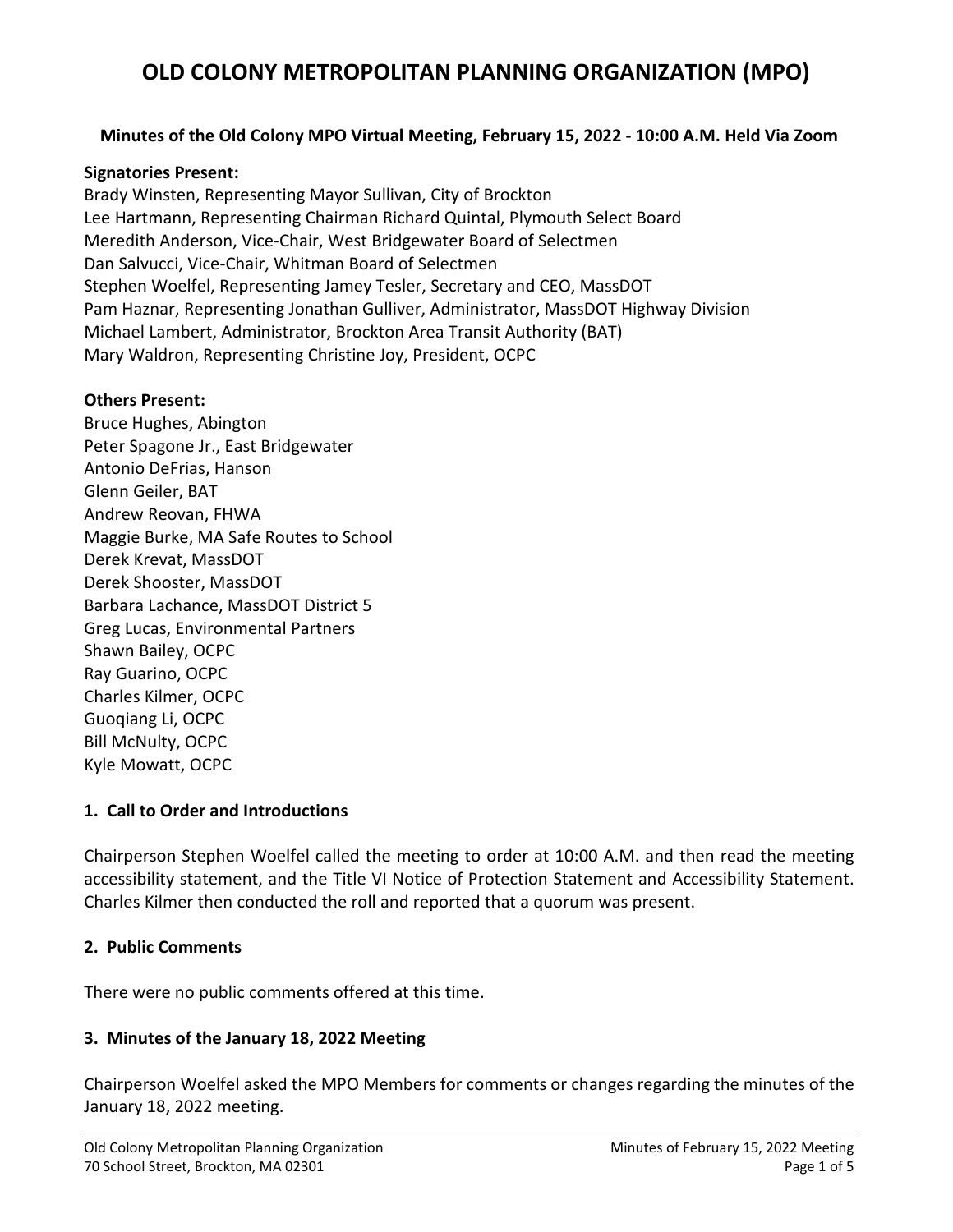Daniel Salvucci made a motion and Lee Hartmann seconded to endorse the minutes of the January 18,2022 meeting.

There being no changes, the Old Colony MPO then voted to endorse the minutes of the January 18, 2022 Old Colony MPO Meeting. Motion carries with one abstention from Daniel Salvucci, Whitman.

### **4. Brockton Area Transit (BAT) Report**

Michael Lambert stated that work force is healthy and on the job. Ridership peaked at 60% compared to pre-COVID levels before snowfall. Michael Lambert noted that he is hopeful that with warmer weather and the decline in COVID cases, that ridership will exceed the 60% mark. The Capital Investment Plan (CIP) is currently underway with MassDOT. Commuter rail initiative will wrap up March 15<sup>th</sup>.

#### **5. FFY 2022-2026 Transportation Improvement Program (TIP) Amendments and/ or Adjustments**

Chairman Woelfel reported that there are currently no Amendments and/ or Adjustments at this time.

#### **6. FFY 2023-2027 Old Colony Transportation Improvement Program (TIP)**

**Review of Projects Including Evaluation Criteria and Results of TIP Readiness Day**

Charles Kilmer provided a review of the evaluation criteria as it relates to the projects and results of TIP Readiness Day. TIP Readiness Day is an opportunity for MassDOT and MPO Staffs to review projects in the current TIP for their state of readiness and to identify projects for readiness in 2023-2027.

The following are the projects evaluated on TIP Readiness Day:

- **STOUGHTON** INTERSECTION IMPROVEMENTS AND RELATED WORK AT CENTRAL STREET, CANTON STREET AND TOSCA DRIVE – **PROGRAM YEAR - 2023, READINESS DAY YEAR - 2023**
- **BROCKTON** INTERSECTION IMPROVEMENTS AND RELATED WORK AT CENTRE STREET (ROUTE 123), CARY STREET AND LYMAN STREET - **PROGRAM YEAR - 2023, READINESS DAY YEAR - 2023**
- **STOUGHTON** CORRIDOR IMPROVEMENTS ON ROUTE 138 AC PHASE 1 OF 2 **PROGRAM YEAR - 2023, READINESS DAY YEAR - 2023**
- **STOUGHTON** CORRIDOR IMPROVEMENTS ON ROUTE 138 AC PHASE 2 OF 2 **- PROGRAM YEAR - 2024, READINESS DAY YEAR - 2024**
- **BROCKTON** ROUTE 123 (CENTRE STREET) AT PLYMOUTH STREET SIGNALIZATION AND GEOMETRIC IMPROVEMENTS - **PROGRAM YEAR - 2024, READINESS DAY YEAR - 2024**
- **PLYMPTON** BRIDGE REPLACEMENT, WINNETUXET ROAD OVER WINNETUXET RIVER **PROGRAM YEAR - 2024, READINESS DAY YEAR - 2024**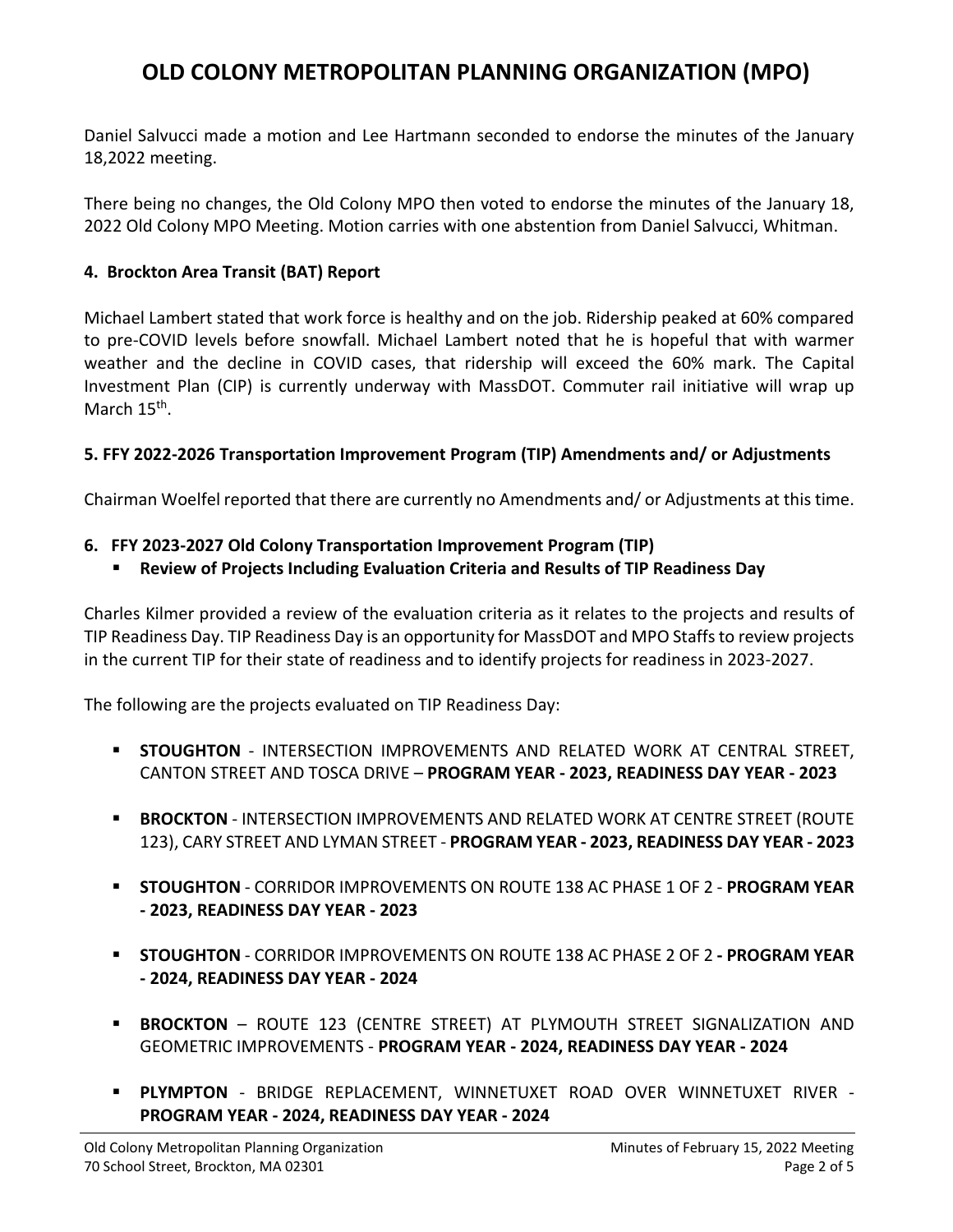- **BROCKTON** IMPROVEMENTS AND RELATED WORK ON CRESCENT STREET (ROUTE 27), INCLUDING REPLACEMENT OF GROVE STREET BRIDGE, B-25-005, OVER SALISBURY PLAIN RIVER - **PROGRAM YEAR - 2025, READINESS DAY YEAR - 2025**
- **EASTON** CORRIDOR IMPROVEMENTS ON ROUTE 138 INCLUDING INTERSECTION IMPROVEMENTS AT ROUTE 138 (WASHINGTON STREET) AND ELM STREET - **PROGRAM YEAR - 2025, READINESS DAY YEAR – 2025**
- **DUXBURY & KINGSTON** SIGNAL INSTALLATION @ ROUTE 3 (NB & SB) RAMPS & ROUTE 3A (TREMONT STREET) - **PROGRAM YEAR - 2026, READINESS DAY YEAR - 2026**
- **ABINGTON** INTERSECTION IMPROVEMENTS AT HANCOCK STREET AND CHESTNUT STREET **PROGRAM YEAR - 2026, READINESS DAY YEAR - 2026**
- **HANSON** CORRIDOR IMPROVEMENTS ON ROUTE 14 (MAQUAN STREET), FROM THE PEMBROKE T.L. TO INDIAN HEAD STREET AND RELATED WORK AC PHASE 1 OF 2 **– PROGRAM YEAR - 2026, READINESS DAY YEAR - 2026**
- **HANSON** CORRIDOR IMPROVEMENTS ON ROUTE 14 (MAQUAN STREET), FROM THE PEMBROKE T.L. TO INDIAN HEAD STREET AND RELATED WORK AC PHASE 2 OF 2 - **PROGRAM YEAR - 2027, READINESS DAY YEAR - 2027**

Charles Kilmer thanked everyone that participated in TIP Readiness Day.

### **7. Road Safety Audits at Multiple Locations Project Overview**

Bill McNulty provided an overview of the Road Safety Audits at Multiple Locations Project. Road Safety Audits are currently being scheduled for the following locations:

Abington (Scheduled for February 23, 2022)

- Groveland Street and Linwood Street
- Central Street Corridor

### Brockton

- Warren Avenue at Market Street
- West Chestnut Street at Southworth Street

Duxbury (Scheduled for February 18, 2022)

- Summer Street (Route 53) at Franklin Street and High Street
- Congress Street (Route 14) at Franklin Street
- Tremont Street / Enterprise Street (Route 3A) at Tremont Street / Church Street (Route 139)

OCPC is collaborating with municipalities and MassDOT to schedule additional audits throughout the region. These additional locations will be based on updated Equivalent Property Damage Only (EPDO)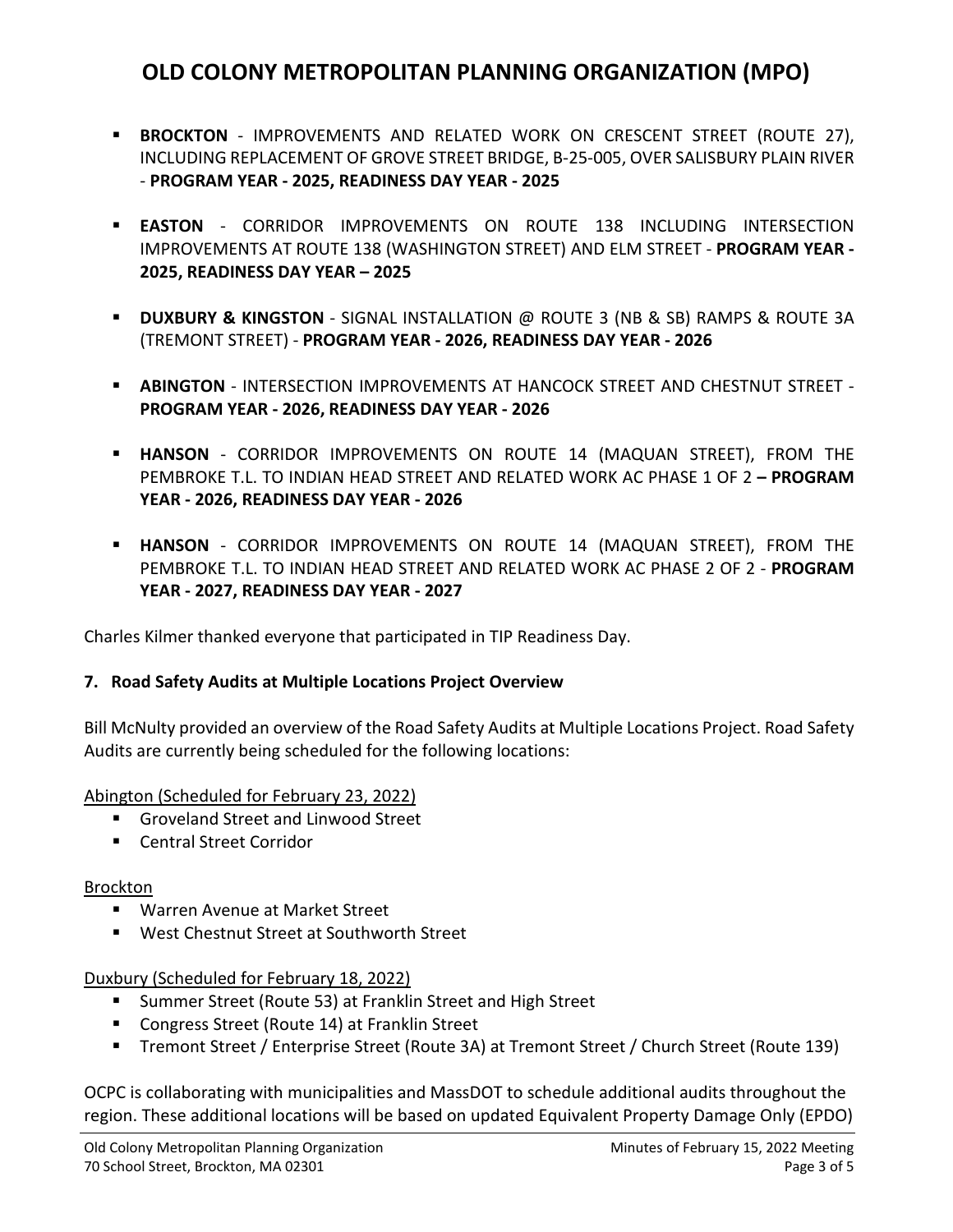scores for crashes that occurred from January 1, 2019 through December 31, 2021.

## **8. Freight Planning and Action Plan Overview**

Ray Guarino provided an overview of the Freight Planning and Action Plan. The elements and process of the Freight Study include:

- 1. Freight Self-Assessment
	- **If I**dentify the key freight facilities and modes (truck, rail, port, air), industries, freight generators
	- Understand freight transportation needs (issues such as truck routes, bottlenecks/congestion, truck exclusions, physical constraints, crash locations and safety
	- $\blacksquare$  Identify the major freight players in the region
- 2. Identify action freight related strategies, policies, and projects specific to the region that could be implemented into the MPOs plans and programs
- 3. Integrate Freight Plan with the region's Long Range Transportation Plan

Dan Salvucci noticed that on highways there are weigh stations set up to weigh commercial vehicles, and then inquired if the stations may be used for parking when not in use (i.e. rest area for truckers to sleep).

Bruce Hughes stated that he has a list of all the rest areas for truck drivers. Ray Guarino will be reaching out to Bruce to receive this information.

Charles Kilmer discussed shared parking at Park and Rides and if trucks could park at night, so they would not disrupt the parking of cars during the day. Pam Haznar stated that this could be a good possibility, but there are some Park and Rides that are at capacity. Without expansion this could be challenging.

Shawn Bailey stated that Wal-Mart allows truckers to park overnight at some of their locations.

## **9. Administrative Matters, Other Business, and Date and Time of Next Meetings(s)**

Charles Kilmer highlighted the following items:

- **Route 24 Over Canton Street Bridge Replacement Virtual Design Public Hearing This hearing** was held on February 10, 2022.
- Route 138 (Washington Street) Corridor Improvements Project Virtual Design Public Hearing This hearing is on February 16, 2022.
- Release of the 2022 Rebuilding American Infrastructure with Sustainability and Equity (RAISE) NOFO - The application deadline is April 14, 2022.
- Culvert Replacement Municipal Assistance Grant Now Accepting Applications and Grants are due in Mid-March

Charles Kilmer provided the Dates and Times of Next Old Colony MPO Meetings(s):